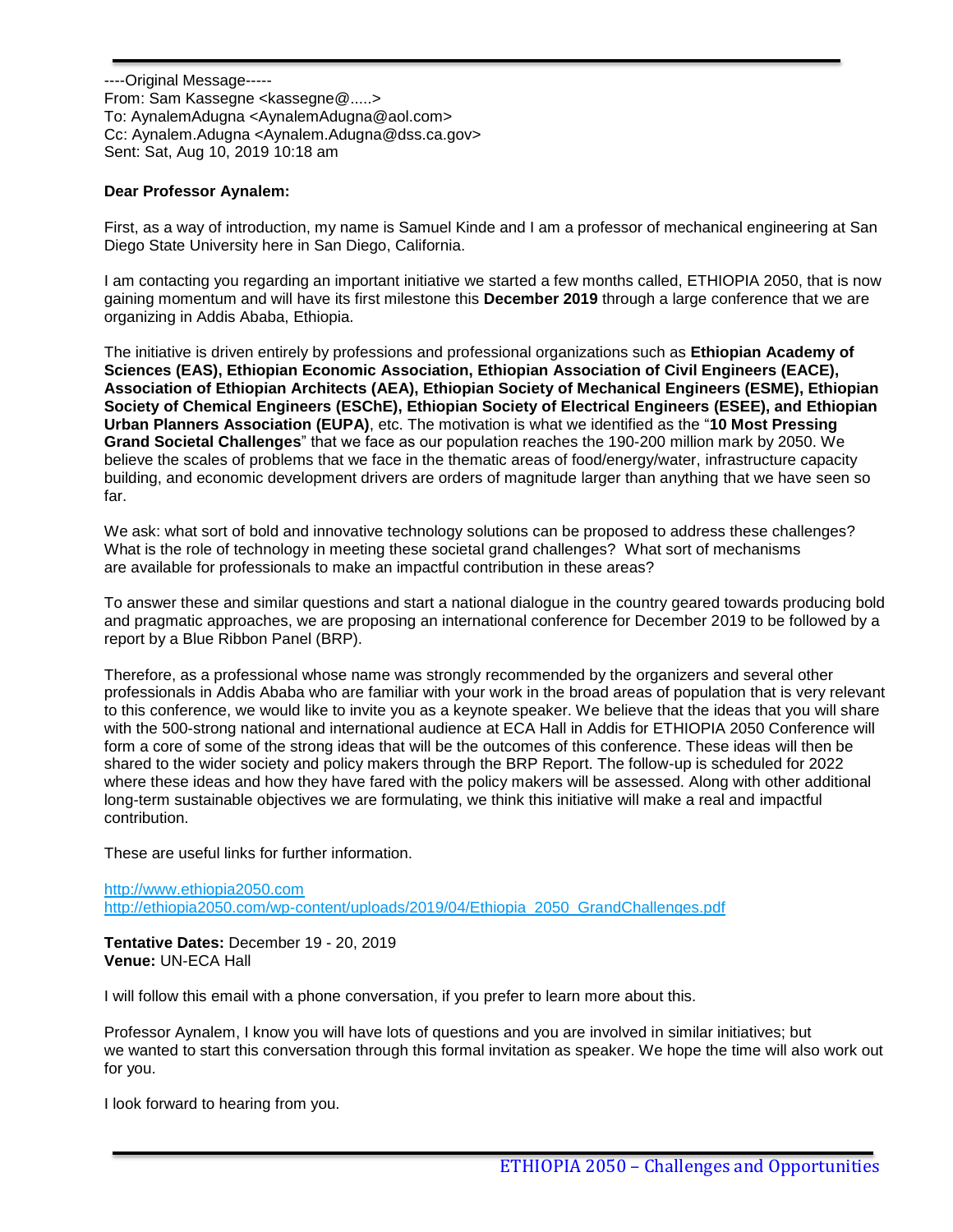# **ETHIOPIA 2050: Grand Challenges and Opportunities December 19-20, 2019**



# **Background**

Over the last decade, Ethiopia has been recognized as one of the fastest growing economies in Africa by international financing institutions such as the World Bank and the International Monetary Fund (IMF). However, with the country's population projected to reach almost 200 million by 2050, the scale of challenges that await the country in terms of providing basic and critical infrastructures in energy, water, food, housing, transportation, renewable resources, etc., are staggering. Unless proactive efforts in predicting these massive needs are carried out early and thoughtful plans to address these are prepared accordingly, it will be hard not only to eliminate poverty but also to avoid the threat of the accompanying highly destabilizing societal and environmental problems. Developing countries like Ethiopia are also exposed to other challenges of global dimension that are expected to have disproportionate adverse impact on these countries. This includes the adverse impact of climate change and the threat from the emerging disruptive technologies that are driving the transition to the Fourth Industrial Revolution (Industry 4.0).

On the other hand, however, as a country that is at the early stage of developing its infrastructure for economic development, Ethiopia also has huge opportunities to enter a more efficient and sustainable development trajectory through appropriate policy choice and planning processes. This would require making the best and smart use of available knowledge, technology and



techniques including smart utilization of the benefits from disruptive technologies. This has provided the basis for the organization of the international conference on '**Ethiopia 2050: Grand challenges and opportunities'**. The conference is organized by **Ethiopian Engineers in Diaspora** in